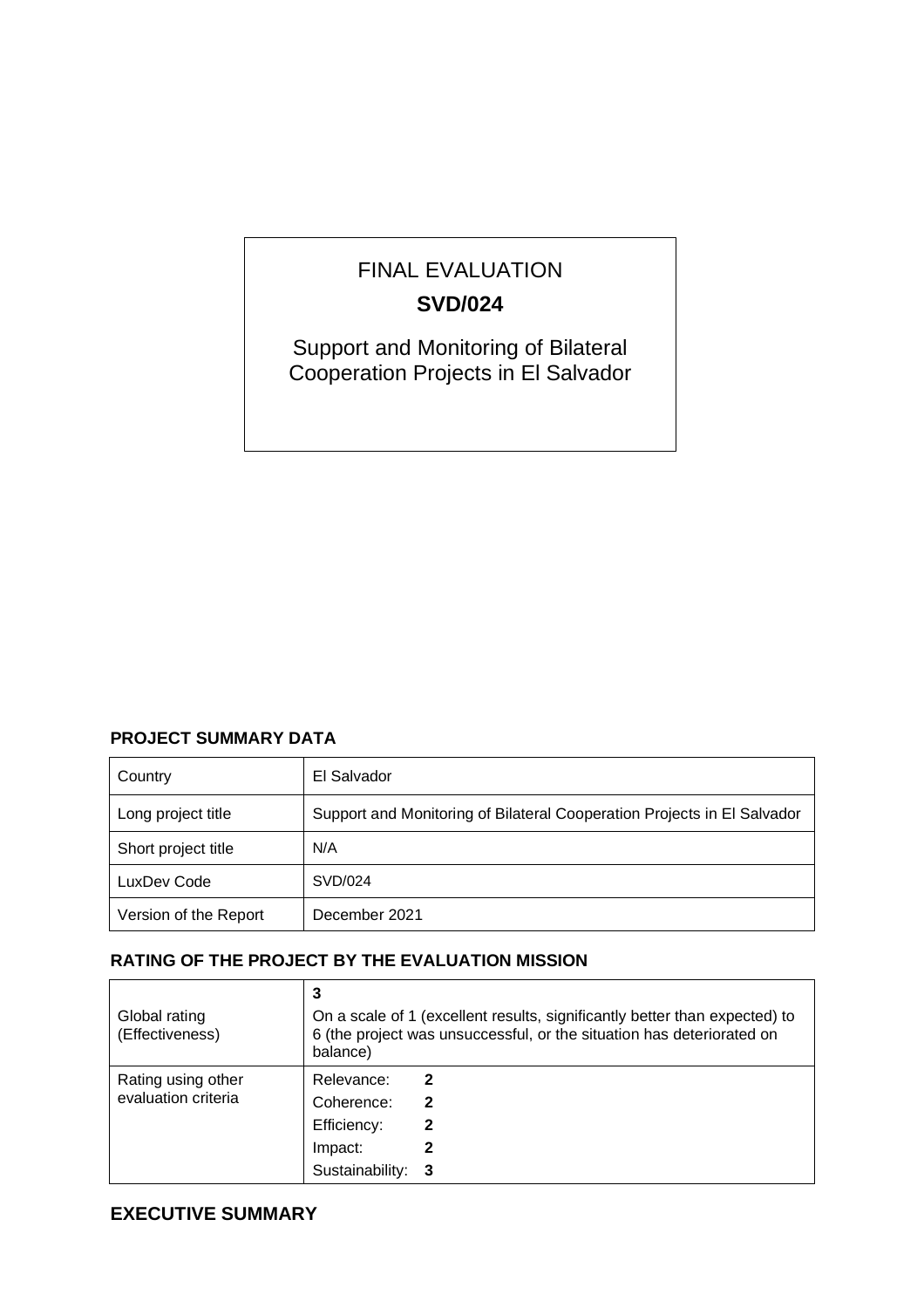The Luxembourg cooperation with El Salvador entered a new stage, in which El Salvador directly executes the projects financed by Luxembourg. The mandate of the SVD/024 project that is the object of this evaluation, indicates that the Luxembourg contribution will no longer be channelled by Lux-Development (LuxDev), but would be disbursed directly to the respective national counterparts, namely, the for Joint Program Support Fund (*Fondo Común de Apoyo Programático*), the Vice Ministry of Development Cooperation for support to civil society and South-South Cooperation, and the National Development Foundation for fiscal transparency. The mandate also establishes that LuxDev's role in the SVD/024 project is limited to monitoring and accompanying direct support from Luxembourg to El Salvador, and focuses on administrative and financial aspects, while the Ministry of Foreign and European Affairs is in charge of strategic aspects and decision-making through its Embassy in Managua. It will also have a role of representation of the Luxembourg Cooperation in El Salvador and of liaison with the Embassy in Managua. The project will be led by a Chief Technical Adviser, whose function will be to provide technical assistance and ensure monitoring of the implementation of bilateral projects.

**The overall objective** of the SVD/024 project is to provide the Ministry of Foreign and European Affairs and the Salvadoran institutions responsible for the execution of the bilateral projects, a technical assistance mechanism for accompanying and monitoring those projects established in the mandate and complemented by the lessons and recommendations of projects SVD/022 and SVD/023 and Competitive Fund (*Fondo Concursable*), which are executed at the national level. This project contemplated two responsibilities:

- the formulation and implementation of bilateral projects; and
- the accompaniment and monitoring of the implementation of bilateral projects.

This project started in 2016 and the final evaluation was carried out by FLACSO El Salvador (Oct. 25 – Dec. 26, 2021). by Lisandro Pérez-Hernández, PhD; as head of the Mission, Marcela Escobar, M.Sc as an evaluation specialist and Roberto Rodríguez, PhD as an advisor in his capacity as Director of "Flacso Programa El Salvador".

The evaluation methodology has a qualitative-descriptive and non-experimental design, with a theoretical, participatory, and use-oriented approach to understand the evolution of the categories of analysis of the project interventions from the perspective of key actors. No type of quantitative or statistical analysis of the information was carried out. The information was collected in virtual mode due to the COVID-19 pandemic protocols. Information gathering techniques included document review; work sessions with the LuxDev team; semi-structured individual and collective interviews with relevant actors. Some limitations were:

- the current political and social context of El Salvador and the COVID-19 pandemic that prevented work in situ and a more strategic proximity to information sources;
- limited time and conditions for the application of quantitative instruments with key actors; and
- the limitations of the political conjuncture and the lack of a national development plan to which government institutions can align.

**Main Findings (F).** The main findings of the evaluation are based on the evidence found in the documents reviewed and, on the interview, responses obtained by the actors. The findings are presented below with the evaluation criteria of the Development Assistance Committee of the Organization for Economic Cooperation and Development, identifying the factors of relevance, coherence, as well as the efficiency, effectiveness and impact of the actions undertaken and of the sustainability management mechanisms, considering the adequacy of the strategies designed. Furthermore, the effects caused by the project were identified, assessing their continuity and, finally, proposing recommendations for future actions.

## **Relevance**:

**(F1)** Technical support in capacity development has had a high level of acceptance by partner institutions, mainly due to its strategic contribution during periods of economic and institutional transition, positioning the SVD/024 project as an intervention highly relevant in the execution of bilateral projects.

**(F2)** The project multi-stakeholder structure has made it easier to address change and facilitated the monitoring and accompaniment of LuxDev thanks to the empowerment of local actors.

**(F3)** The project has presented a highly relevant level in terms of its flexibility and capacity of application with local contexts.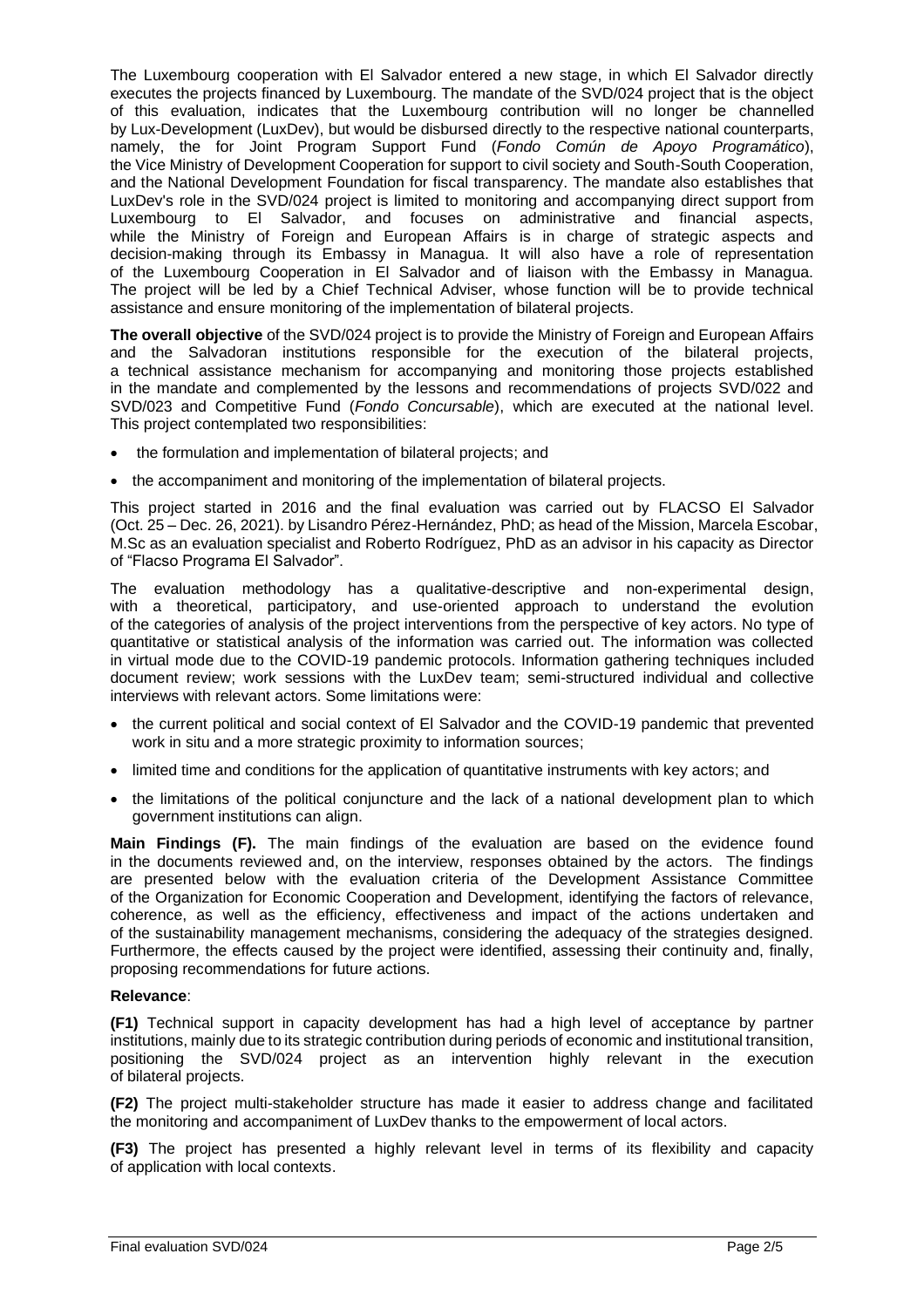#### **Coherence**:

**(F4)** The work dynamics and support implemented by the project allowed to strategically focus the key needs in each scenario presented in its execution time, which also facilitated the development of essential capacities of the actors involved.

**(F5)** LuxDev has positioned itself as a key strategic partner for cooperation actions at a national level and must likely can continue to be so in the future. However, this role must propose an organizational model that directly articulates relationships with important partners linked to the project through its components.

#### **Efficiency:**

**(F6)** The project satisfactorily carried out the activities initially established in terms of formulation and implementation of bilateral projects, as well as in the accompaniment and monitoring of the implementation of these.

**(F7)** The delays in the execution of the bilateral funds and the technical assistance fund were mainly due to external factors: the central government entities that slowed down the activities of the projects and the entrapment of the approval of funds in the Legislative Assembly, having to resort to deadlines extensions.

**(F8)** The change in local governments further affected coordination at the local level with Civil Society Organisations and, the trend towards centralization evidenced by the non-disbursement of Local Development Fund for the Municipalities of El Salvador does not augur well for the capacity of local counterparts to be strengthened.

**(H9)** Given that the project does not have in itself a system of results indicators, but rather of a process, progress is measured through the follow-up and monitoring systems of bilateral projects. In the case of Joint Program Support Fund, a monitoring system had been designed but is no longer published by the current government administration. In the case of South-South Cooperation Fund (*Fondo de Cooperación Sur-Sur*) and Competitive Fund, an area for improvement is precisely the registration and monitoring processes of the action plan.

#### **Efficacy**:

**(F10)** The project strengthened the capacities of its counterparts during the first years of its execution (2016-2019), but after June 2019, limitations were observed for a time to resume the capacity development dynamics due to the significant government reorganization, both in managerial and technical personnel, as well as new operating guidelines.

**(F11)** The project´s success relies on the Chief Technical Adviser leadership who was able to navigate diligently and correctly a challenging new scenario linked to external negative factors caused by the change in political conditions that limited the pace of execution and the strengthening of capacities that had been gained.

#### **Impact**:

**(F12)** In general terms, there is evidence of impact on capacity building and a positive assessment of the counterparts and beneficiaries of the bilateral projects: The responses of key informants reflect different forms and aspects of institutional strengthening such as advice and technical assistance, practical training, accompaniment, equipment, all very well appreciated in the cooperation of SVD/024 both in what corresponds to the Foreign Affairs and El Salvador Agency for International Cooperation counterparts and other government agencies such as National Commission for Micro and Small Enterprises (*Comisión Nacional de la Micro y Pequeña Empresa*), National Youth Institute (*Instituto Nacional de la Juventud*), Ministry of Education, Science and Technology (*Ministerio De Educación, Ciencia y Tecnología*) at the different organizational levels and operations, as well as Civil Society Organisations.

## **Sustainability**:

**(F13)** Sufficient evidence was found of articulation and alignment of the SVD/024 project with national and sectoral development plans and with technical references to strengthen, which ensured significant levels of commitments to institutionalize capacity development and, therefore, sustainability.

**(F14)** Despite the positive evaluations of the expected results and the capacity to adapt to changes reflected in the execution of SVD/024, due to the change in the political and institutional context with the change in government administration, it is difficult to estimate at term, both the continuity of the main actions of the bilateral projects, carried out and their lasting impact, key factors for evaluating sustainability under the specific support figure of the project.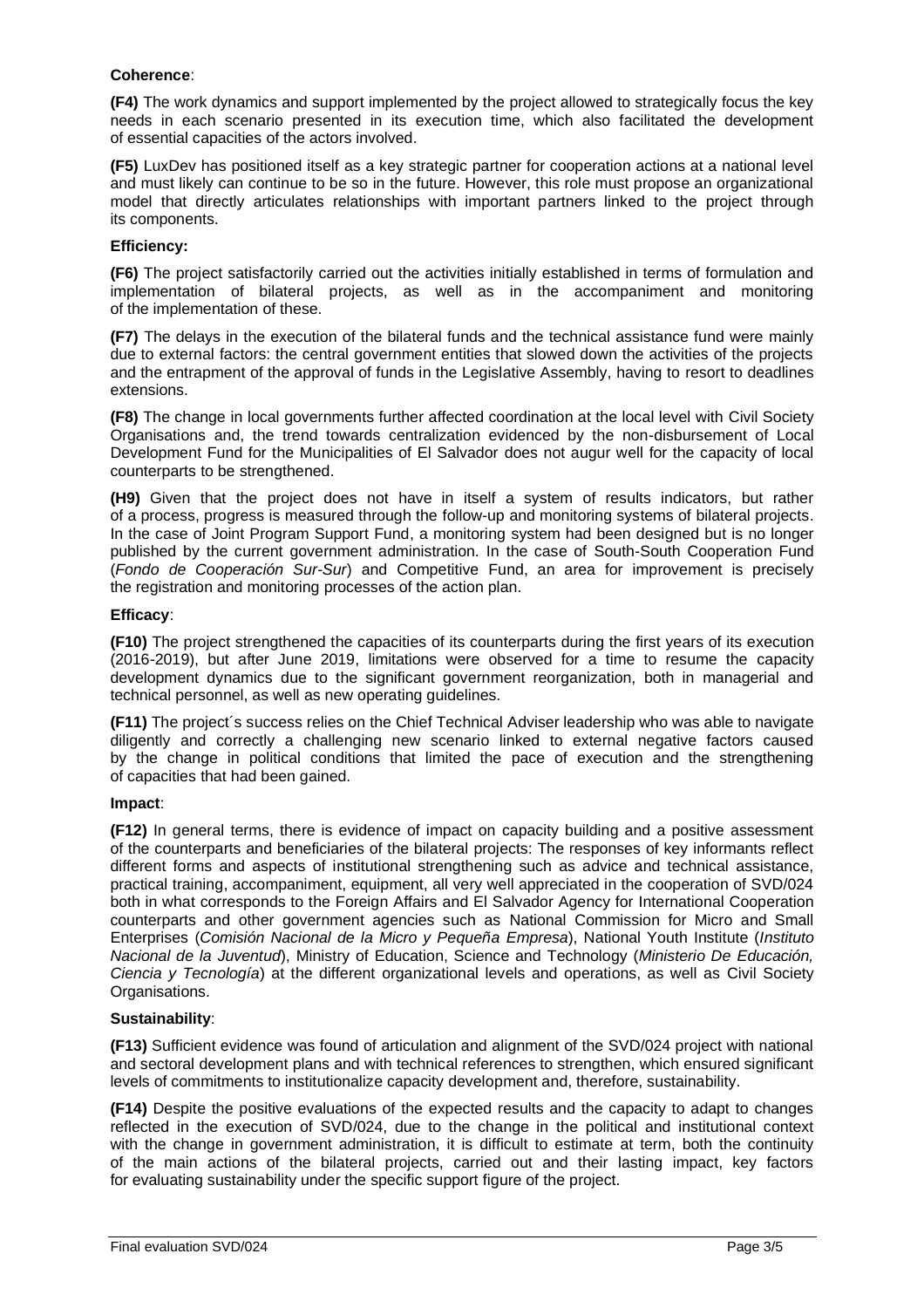## **Conclusions (C):**

**(C1)** The support generated from the implementation of the project is recognized as relevant by its interlocutors based on a horizontal logic and contribution to bilateral projects, however, this has come together in a changing political and organizational context, which has represented various challenges for continuity and effectiveness in achieving the objectives that originated the intervention. In this sense, it has been possible to overcome these situations satisfactorily due to the flexibility of the project and the capacity of adaptation of the part actors (government and civil society); which from the technical support of LuxDev have generated good practices and lessons learned.

**(C2).** The needs identified from the project have been consistent with the context in which they have been carried out. Its identification process has been the results of a multi-actor's articulation, which allowed multiple perspectives, even the territorial point of view. In such a network of actors, LuxDev has emerged to be particularly relevant regarding the development of capacities both from a technical and human perspective, but it is necessary to formally articulate decision-making and multidimensional incidence in local governmental organizations and not governmental.

**(C3)** Regarding the fulfilment of the assigned responsibilities, it is concluded that the project has been efficient. This has been due more to the diligence the Chief Technical Adviser has shown in adapting to changing circumstances, especially following the change in government administration. However, the efficiency in the execution of bilateral projects in terms of deadlines has been questionable, due to factors such as delays in budget execution, political impasses, changes in management, and technical staff in charge of bilateral projects. This doubled the project execution time, showing low efficiency in terms of technical execution capacities by the Salvadoran partner.

**(C4)** Both, the short technical assistance and the support provided by the nature of SVD/024 have been relatively effective in developing planned capacities. Until 2019, there was a low level of evolution, even though it was positive in terms of strengthening the technical teams that executed the bilateral projects. However, the schism created by the change of administration caused the dismantling of the management and technical teams of the counterpart institutions. This generated a setback that is still noticeable in institutions such as National Youth Institute for example. Other institutions such as El Salvador Agency for International Cooperation, which have been closely accompanied by the Chief Technical Adviser, are slowly beginning to walk on their own in aspects linked to the objectives of the bilateral projects. Others, such as Presidential House of El Salvador (*Casa Presidencial de El Salvador*) and the Plan Social team, have had a sub-execution during the last three years due to political situations that have trapped funds, but also due to the disarticulation of the teams that execute in the territories, as is the case of the Social Investment Fund for Local Development (*Fondo de Inversión Social para el Desarrollo Local*) in the past few months. It becomes necessary to improve the participation mechanisms of those involved in Technical Assistance initiatives, to have a not only bilateral link between the Chief Technical Adviser or LuxDev in front of the actor participating in the Technical Assistance, but also a multilateral or multi-actor panorama, from different priorities or axes of operational action, as well as the organizational logic that they are participants. Although this will not impact immediate interventions, in the medium term, it will allow to have enough good practices and lessons learned to better adapt to the changing dynamics of the Salvadoran environment of the last decade, as well as to the priority needs of the final beneficiary population.

**(C5)** Although it is difficult to measure the impact on a project with the characteristics of the SVD/024, the contribution to this criterion is identified to the extent that the bilateral interventions it assists pay for this purpose. Therefore, it is concluded that there was a satisfactory level of contribution to the impact, given that even with the changes in managerial and technical personnel of the institutions, because of the change of government in mid-2019; SVD/024's intervention in the figure of its representative generated appropriation and innovation in mechanisms, that were transferred to the new technical bodies, enabling the strengthening of individual, organizational and institutional capacities. Despite the changes in the political and technical variables of the cooperation based on SVD/024, one key factor in this contribution remains the technical assistance model. The Technical Assistants highly appreciated and their continuity under a new ad hoc figure can contribute to planning for development that reinforces institutional and local development capacities in the areas supported by bilateral projects within the framework of SVD/024.